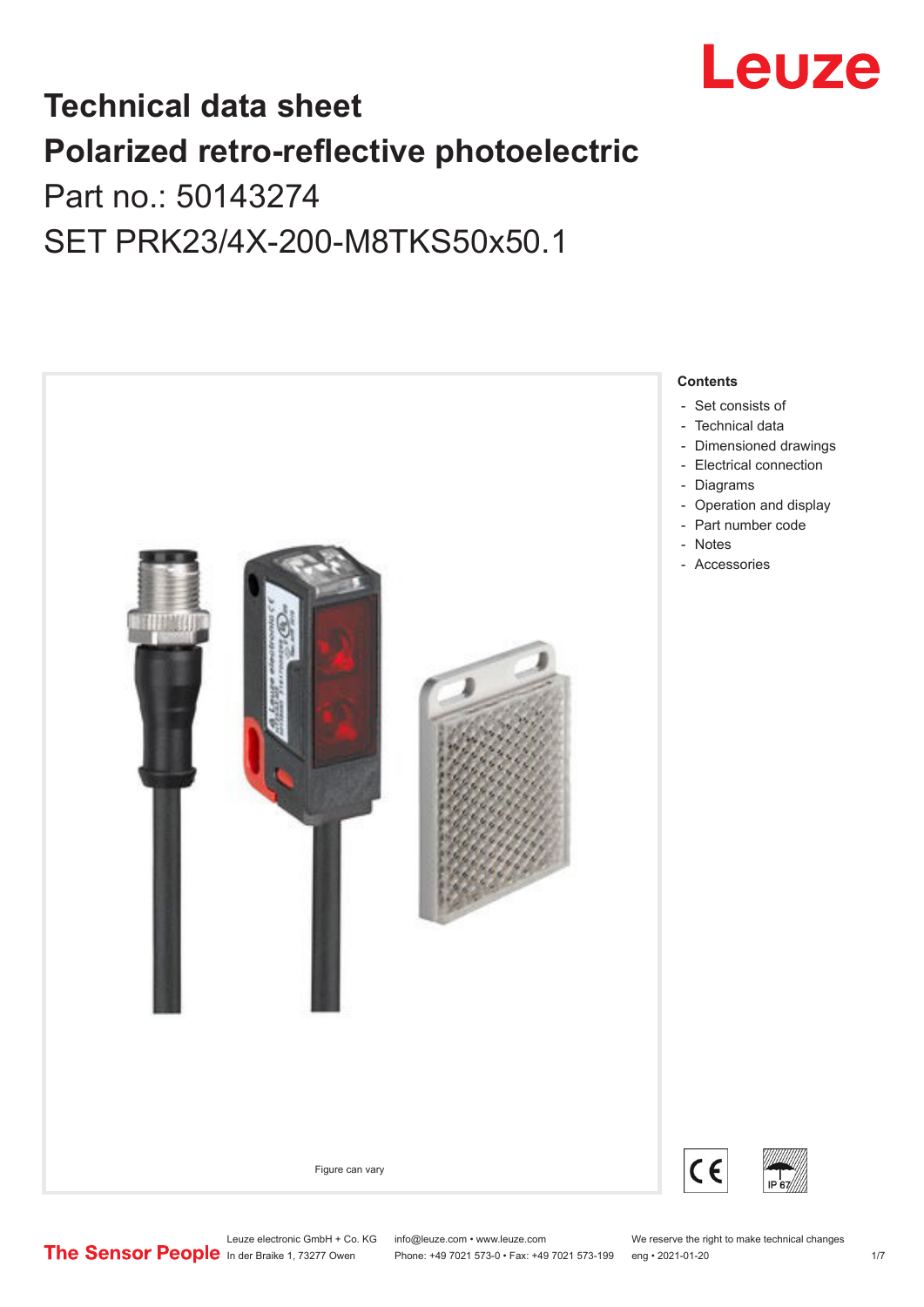#### <span id="page-1-0"></span>**Set consists of**



| Quantity | Part no. | <b>Designation</b> | <b>Article</b>                                     | <b>Description</b>                                                                                                                                                                                                                                                                            |
|----------|----------|--------------------|----------------------------------------------------|-----------------------------------------------------------------------------------------------------------------------------------------------------------------------------------------------------------------------------------------------------------------------------------------------|
|          | 50143294 | PRK23/4X-200-M8    | Polarized retro-reflective<br>photoelectric sensor | Operating range limit: 0.1  6 m<br>Light source: LED, Red<br>Supply voltage: DC<br>Digital switching outputs: 1 Piece(s)<br>Switching output 1: Transistor, PNP, Light switching<br>Switching frequency: 500 Hz<br>Connection: Cable with connector, 200 mm, M8, Plastic, 4 -wire, 4 -<br>pin |
|          | 50105153 | <b>TKS 50X50.1</b> | Reflector                                          | Design: Rectangular<br>Reflective surface: 47 mm x 48 mm<br>Triple reflector size: 4 mm<br><b>Material: Plastic</b><br>Base material: Plastic<br>Chemical designation of the material: PMMA8N<br>Fastening: Through-hole mounting, Adhesive                                                   |

### **Technical data**

#### **Basic data**

| <b>Series</b>                   | 23                                     |  |  |
|---------------------------------|----------------------------------------|--|--|
| <b>Operating principle</b>      | Reflection principle                   |  |  |
| <b>Special version</b>          |                                        |  |  |
| <b>Special version</b>          | Article set                            |  |  |
| <b>Optical data</b>             |                                        |  |  |
| <b>Operating range</b>          | Guaranteed operating range             |  |  |
| <b>Operating range</b>          | 0.1  2.5 m, With reflector TKS 50x50.1 |  |  |
| <b>Operating range limit</b>    | Typical operating range                |  |  |
| <b>Operating range limit</b>    | 0.1  3.3 m, With reflector TKS 50x50.1 |  |  |
| <b>Light source</b>             | LED, Red                               |  |  |
| <b>LED light wavelength</b>     | 645 nm                                 |  |  |
| <b>Transmitted-signal shape</b> | Pulsed                                 |  |  |
| <b>LED</b> group                | Exempt group (in acc. with EN 62471)   |  |  |
| <b>Electrical data</b>          |                                        |  |  |
| <b>Protective circuit</b>       | Polarity reversal protection           |  |  |
|                                 | Short circuit protected                |  |  |
| Performance data                |                                        |  |  |
| Supply voltage $U_{B}$          | 10  30 V, DC, Incl. residual ripple    |  |  |
| <b>Residual ripple</b>          | 0  15 %, From $U_{\rm B}$              |  |  |
| <b>Open-circuit current</b>     | 020mA                                  |  |  |
|                                 |                                        |  |  |

#### **Outputs**

**Number of digital switching outputs** 1 Piece(s)

**Switching outputs Voltage type** DC **Switching current, max.** 100 mA Switching voltage

**Switching output 1 Switching element** Transistor, PNP **Switching principle** Light switching

high:  $\geq (U_B - 2.5V)$ low: ≤2.5V

#### **Timing**

| <b>Switching frequency</b> | 500 Hz         |
|----------------------------|----------------|
| Response time              | $1 \text{ ms}$ |
| <b>Readiness delay</b>     | 300 ms         |

#### **Connection**

|                      | <b>Connection 1</b>            |                             |  |
|----------------------|--------------------------------|-----------------------------|--|
|                      | <b>Function</b>                | Signal OUT                  |  |
|                      |                                | Voltage supply              |  |
|                      | <b>Type of connection</b>      | Cable with connector        |  |
|                      | <b>Cable length</b>            | 200 mm                      |  |
|                      | Sheathing material             | <b>PUR</b>                  |  |
|                      | Cable color                    | <b>Black</b>                |  |
|                      | Number of conductors           | 4-wire                      |  |
|                      | Wire cross section             | $0.2$ mm <sup>2</sup>       |  |
|                      | <b>Thread size</b>             | M <sub>8</sub>              |  |
|                      | <b>Type</b>                    | Male                        |  |
|                      | <b>Material</b>                | Plastic                     |  |
|                      | No. of pins                    | $4 - pin$                   |  |
|                      |                                |                             |  |
|                      | <b>Mechanical data</b>         |                             |  |
|                      | Dimension (W x H x L)          | 11.4 mm x 34.2 mm x 18.3 mm |  |
|                      | <b>Housing material</b>        | Plastic                     |  |
|                      | <b>Plastic housing</b>         | PC-ARS                      |  |
|                      | Lens cover material            | Plastic / PMMA              |  |
| <b>Housing color</b> |                                | <b>Black</b>                |  |
|                      |                                | Red                         |  |
|                      | <b>Operation and display</b>   |                             |  |
|                      |                                |                             |  |
|                      | Type of display                | LED                         |  |
|                      |                                |                             |  |
|                      | <b>Number of LEDs</b>          | 2 Piece(s)                  |  |
|                      |                                |                             |  |
|                      | <b>Environmental data</b>      |                             |  |
|                      | Ambient temperature, operation | $-40.60$ °C                 |  |
|                      | Ambient temperature, storage   | $-40$ 70 °C                 |  |
|                      | <b>Certifications</b>          |                             |  |
|                      | Degree of protection           | IP 67                       |  |
|                      | <b>Protection class</b>        | Ш                           |  |
|                      | <b>Standards applied</b>       | IEC 60947-5-2               |  |

Leuze electronic GmbH + Co. KG info@leuze.com • www.leuze.com We reserve the right to make technical changes<br> **The Sensor People** In der Braike 1, 73277 Owen Phone: +49 7021 573-0 • Fax: +49 7021 573-199 eng • 2021-01-20

Phone: +49 7021 573-0 • Fax: +49 7021 573-199 eng • 2021-01-20 27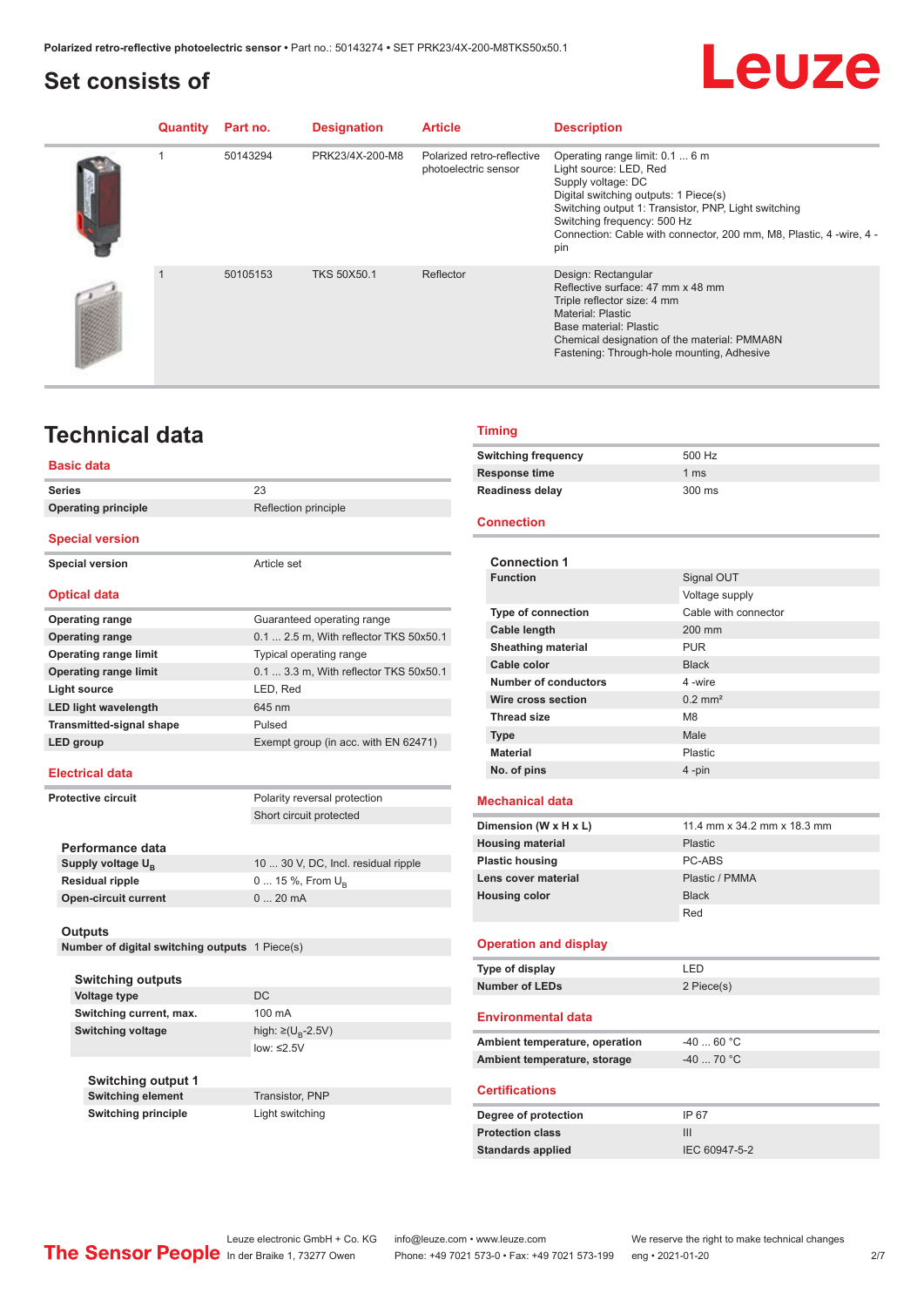### <span id="page-2-0"></span>**Technical data**

| <b>Customs tariff number</b> | 85365019 |
|------------------------------|----------|
| eCl@ss 5.1.4                 | 27270902 |
| eCl@ss 8.0                   | 27270902 |
| eCl@ss 9.0                   | 27270902 |
| eCl@ss 10.0                  | 27270902 |
| eCl@ss 11.0                  | 27270902 |
| <b>ETIM 5.0</b>              | EC002717 |
| <b>ETIM 6.0</b>              | EC002717 |
| <b>ETIM 7.0</b>              | EC002717 |

## **Dimensioned drawings**

All dimensions in millimeters



A Green LED B Yellow LED C Optical axis C1 Receiver

C2 Transmitter

Leuze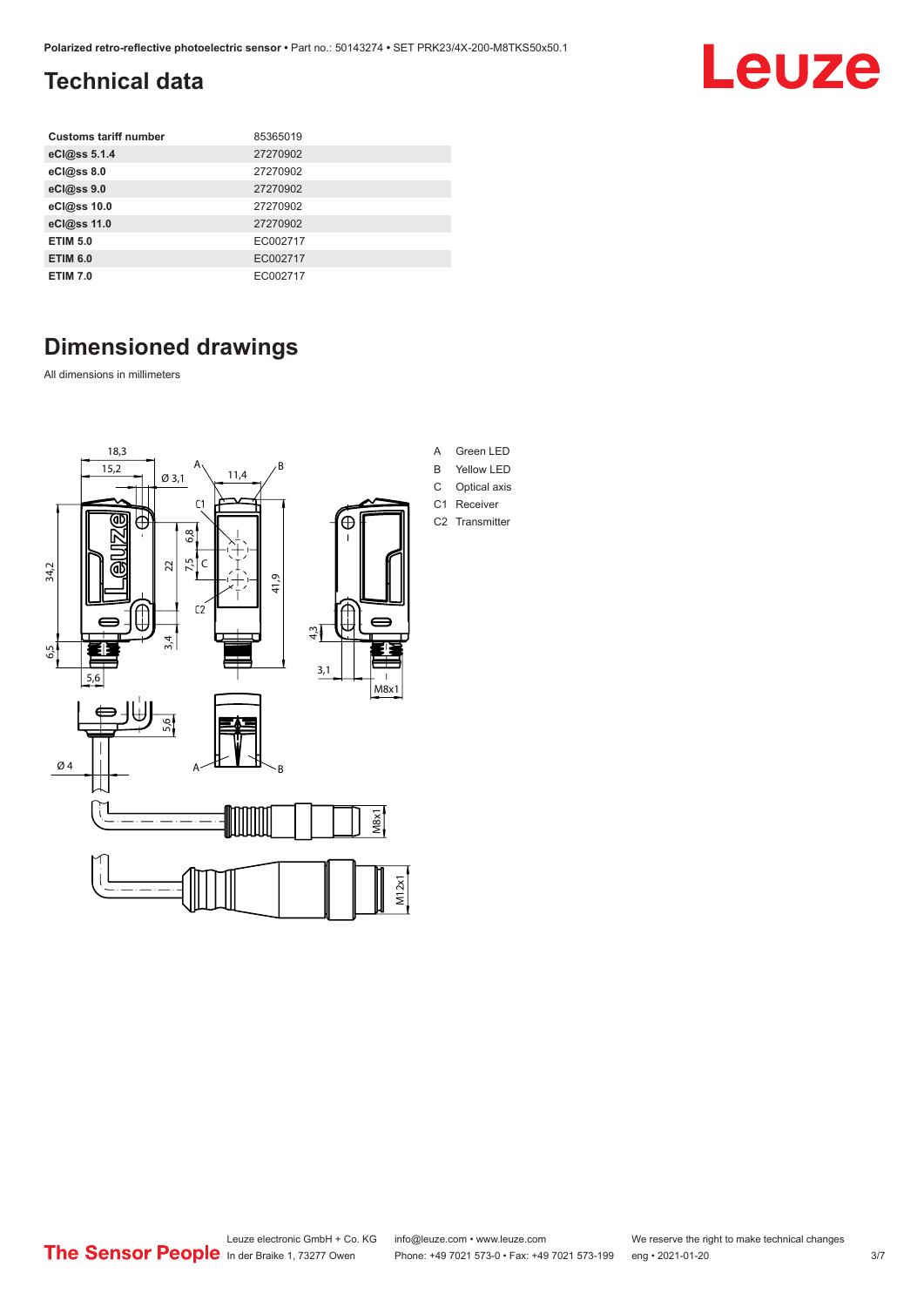#### <span id="page-3-0"></span>**Dimensioned drawings**





## **Electrical connection**

**Connection 1**

| <b>Function</b>             | Signal OUT            |
|-----------------------------|-----------------------|
|                             | Voltage supply        |
| <b>Type of connection</b>   | Cable with connector  |
| Cable length                | 200 mm                |
| <b>Sheathing material</b>   | <b>PUR</b>            |
| Cable color                 | <b>Black</b>          |
| <b>Number of conductors</b> | 4 -wire               |
| Wire cross section          | $0.2$ mm <sup>2</sup> |
| <b>Thread size</b>          | M8                    |
| Type                        | Male                  |
| <b>Material</b>             | Plastic               |
| No. of pins                 | 4-pin                 |

#### **Pin Pin assignment**

|                        | 7+         |
|------------------------|------------|
| $\mathbf{\Omega}$<br>- | n.c.       |
| $\bullet$              | GND        |
|                        | <b>TUC</b> |

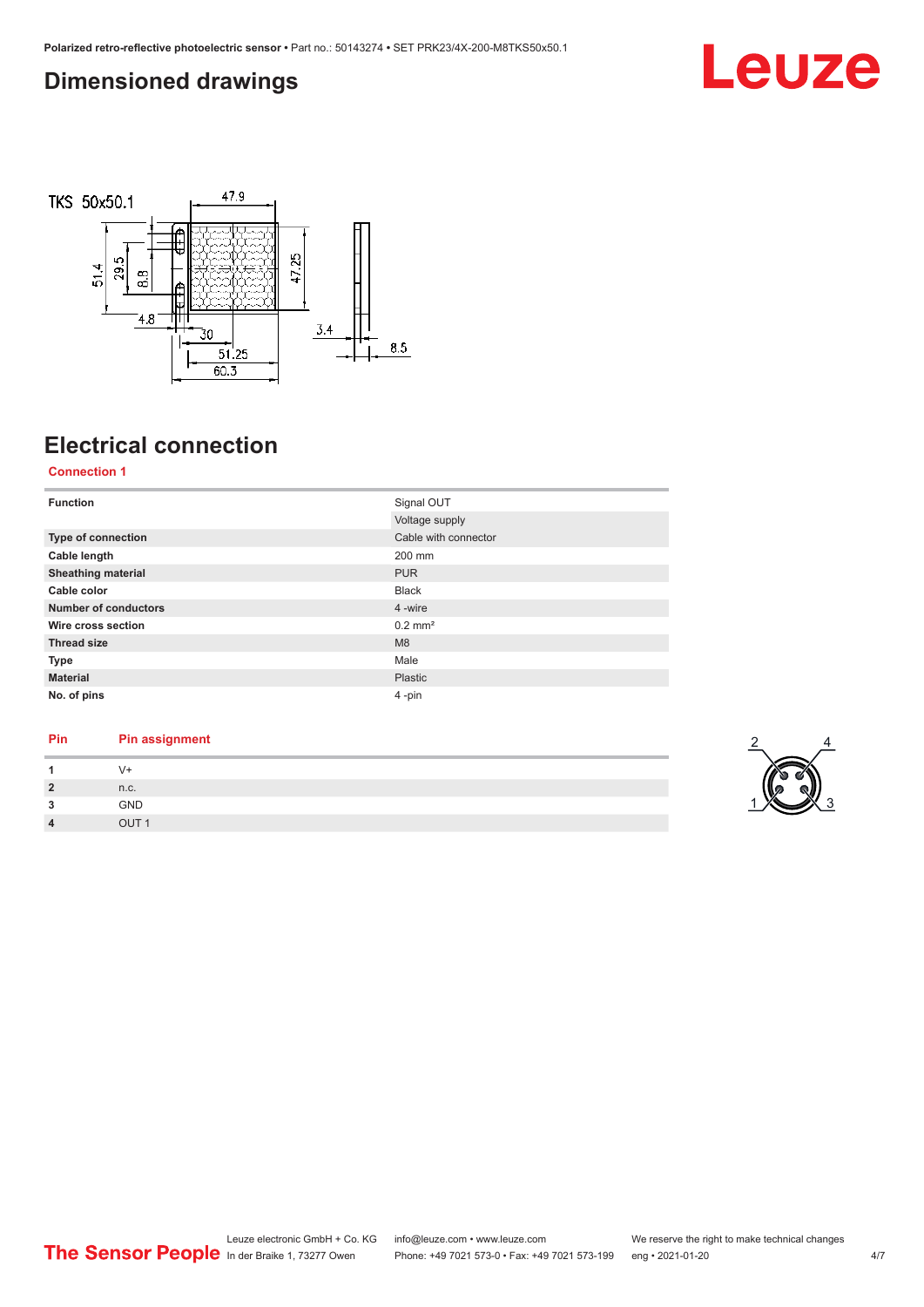#### <span id="page-4-0"></span>**Diagrams**

# Leuze

Typ. response behavior



## **Operation and display**

| <b>LED</b>     | <b>Display</b>           | <b>Meaning</b>        |
|----------------|--------------------------|-----------------------|
|                | Yellow, continuous light | Light path free       |
|                | Yellow, flashing         | No function reserve   |
| $\overline{2}$ | Green, continuous light  | Operational readiness |

#### **Part number code**

Part designation: **AAA23.GJ/ ff-HH**

| AAA23 | Operating principle / construction<br>HT23: diffuse reflection sensor with background suppression<br>PRK23: retro-reflective photoelectric sensor with polarization filter<br>LS23: throughbeam photoelectric sensor transmitter<br>LE23: throughbeam photoelectric sensor receiver<br>ET23: energetic diffuse reflection sensor<br>FT23: diffuse reflection sensor with fading |
|-------|---------------------------------------------------------------------------------------------------------------------------------------------------------------------------------------------------------------------------------------------------------------------------------------------------------------------------------------------------------------------------------|
| G     | Equipment<br>T: autocollimation principle (single lens) for highly transparent bottles without tracking                                                                                                                                                                                                                                                                         |
| J     | Operating range adjustment<br>3: teach-in via button                                                                                                                                                                                                                                                                                                                            |
| ff    | Switching output / function / OUT1OUT2 (OUT1 = pin 4, OUT2 = pin 2)<br>2: NPN transistor output, light switching<br>N: NPN transistor output, dark switching<br>4: PNP transistor output, light switching<br>P: PNP transistor output, dark switching<br>X: pin not used                                                                                                        |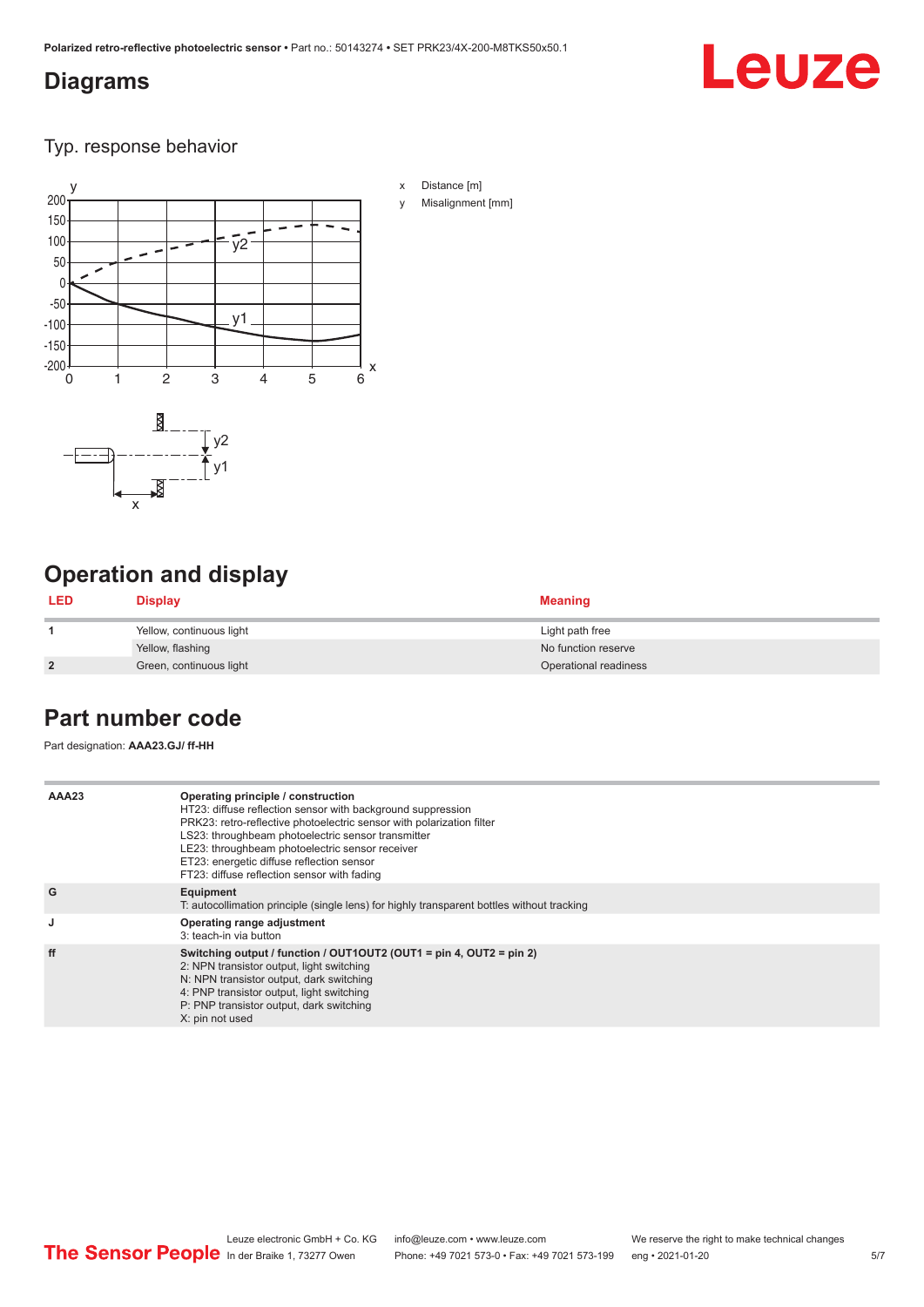#### <span id="page-5-0"></span>**Part number code**



**HH Electrical connection** n/a: cable, standard length 2000 mm, 3-wire M8: M8 connector, 4-pin (plug) 200-M12: cable, length 200 mm with M12 connector, 4-pin, axial (plug) M12: M12 connector, 4-pin (plug) 200-M8: cable, length 200 mm with M8 connector, 4-pin, axial (plug)

| <b>Note</b>                                                                                  |
|----------------------------------------------------------------------------------------------|
| ∜ A list with all available device types can be found on the Leuze website at www.leuze.com. |

#### **Notes**

| <b>Observe intended use!</b>                                                                                                                                                                                                     |
|----------------------------------------------------------------------------------------------------------------------------------------------------------------------------------------------------------------------------------|
| $\%$ This product is not a safety sensor and is not intended as personnel protection.<br>$\%$ The product may only be put into operation by competent persons.<br>$\%$ Only use the product in accordance with its intended use. |
|                                                                                                                                                                                                                                  |



#### **For UL applications:**

 $\%$  Only for use in "class 2" circuits

ª These proximity switches shall be used with UL Listed Cable assemblies rated 30V, 0.5A min, in the field installation, or equivalent (categories: CYJV/ CYJV7 or PVVA/PVVA7)

#### **Accessories**

## Connection technology - Connection cables

|   | Part no. | <b>Designation</b> | <b>Article</b>   | <b>Description</b>                                                                                                                                |
|---|----------|--------------------|------------------|---------------------------------------------------------------------------------------------------------------------------------------------------|
| ⋚ | 50130850 | KD U-M8-4A-V1-050  | Connection cable | Connection 1: Connector, M8, Axial, Female, 4 -pin<br>Connection 2: Open end<br>Shielded: No<br>Cable length: 5,000 mm<br>Sheathing material: PVC |
|   | 50130871 | KD U-M8-4W-V1-050  | Connection cable | Connection 1: Connector, M8, Angled, Female, 4-pin<br>Connection 2: Open end<br>Shielded: No<br>Cable length: 5,000 mm<br>Sheathing material: PVC |